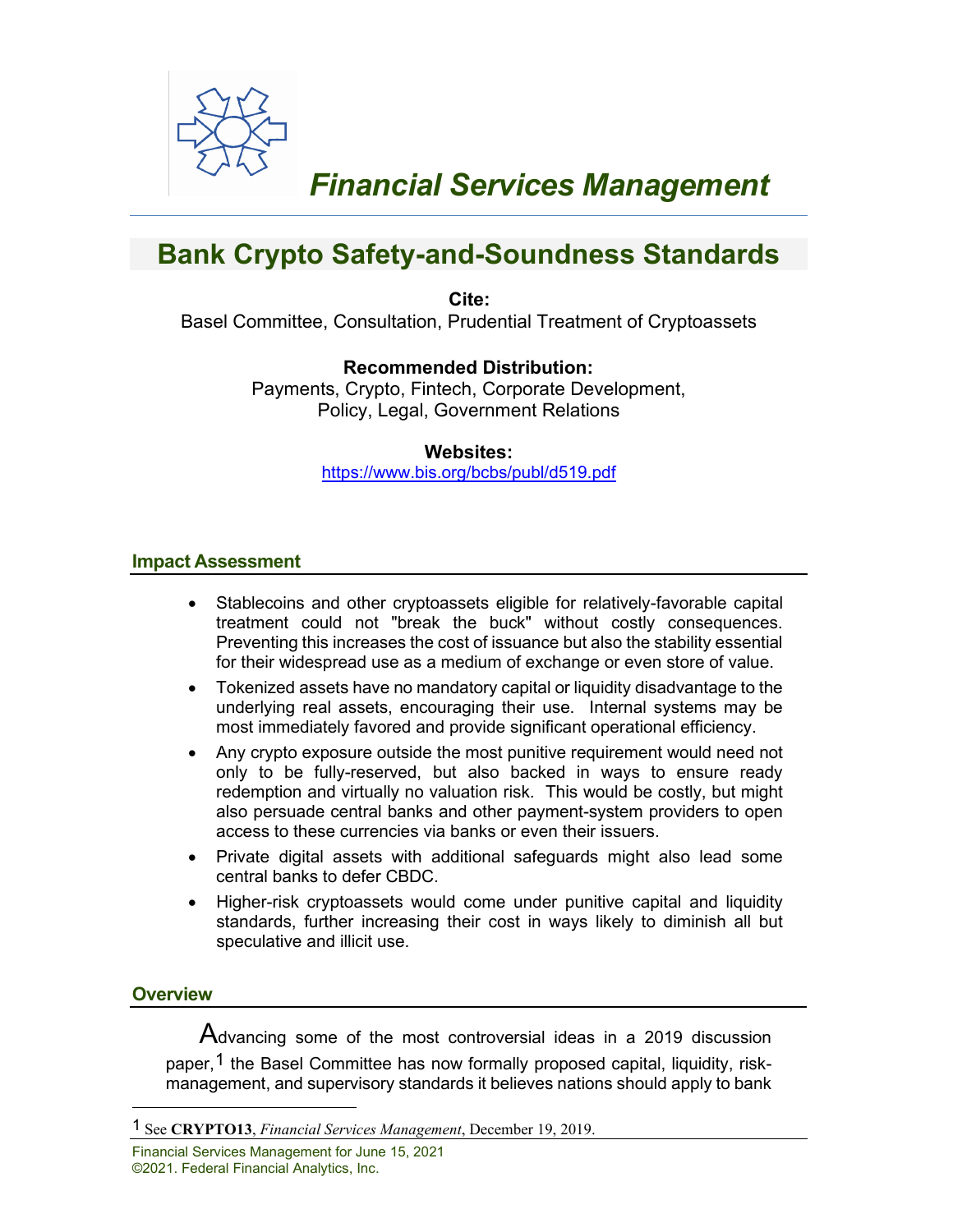cryptoasset exposures. Global regulators have adopted a cautious approach that, despite high-cost proposals for higher-risk cryptoassets, may create a framework in which banks can profitably engage in a wide array of cryptoasset activities and thus expand cryptoassets with the stability and liquidity essential for many of the uses now proposed for them. Conversely, the rules could limit the extent to which higher-risk cryptoassets could interact with the banking system, likely limiting them to niche speculation or marketing products unless cryptoasset issuers outside the reach of bank regulation still have access to the payment system or have the market heft to challenge bank-acceptable cryptoassets. Although all of the proposed standards are stringent, the new capital framework -- already more costly than many in this arena envision -- is meant only as a bare minimum, with the consultation also laying out additional capital and risk-mitigation requirements for consideration by national supervisors. To the extent these are deployed, the crypto construct could either be still more costly and resilient or provide opportunities for regulatory arbitrage in jurisdictions that comply only with Basel's bare minimum.

#### **Impact**

As crypto currencies and assets have grown from fringe products largely used for illicit transactions to penetrate the retail-finance, payments, assetmanagement, and wholesale finance sectors, banks have wanted to or believed themselves compelled by market developments to hold or otherwise engage in crypto activities. Many are also building digital ledger technology (DLT) or other platforms to host internal activities using both blockchain and digital currencies to speed transactions or gain other operational efficiencies. Some bank regulators have even actively urged banks to launch significant external crypto operations, with the Trump Administration's acting Comptroller not only authorizing numerous novel cryptoasset charters,<sup>[2](#page-1-0)</sup> but also making the nationalbank charter technology-neutral when judging permissible assets and activities.  $3$ 

Central banks now also feel compelled not only to consider digital currencies to ensure fiat-currency supremacy, but also to enhance financial inclusion, innovation, and even the appeal of national financial markets. The Bank for International Settlements, which houses the Basel Committee, believes that central-bank digital currency (CBDC) has many benefits, but it and the Basel Committee take a considerably dimmer view of other cryptoassets, thus publishing this tough regime (which does not affect CBDC) for public comment.

The most controversial aspect of the consultation is the new capital charge proposed for cryptoassets or exposures tied to them. However, the standards (see below) are nuanced. They do not generally apply punitive capital charges to cryptoassets if the asset is likely to hold its value by virtue of reserves in fiat currency or other stable assets, instead looking through to these underlying assets to set risk-based capital (RBC) weightings. Thus, if a cryptoasset is pegged to cash and an offsetting amount of cash is held under conditions that meet Basel's other requirements, then the credit-risk weighting is zero, as would also be the case for reserves of qualifying sovereign obligations. If the cryptoasset is instead backed by a basket of currencies held in suitable amounts,

<span id="page-1-0"></span><sup>2</sup> See **CRYPTO17**, *Financial Services Management*, January 12, 2021.

<span id="page-1-1"></span><sup>3</sup> See **CHARTER27**, *Financial Services Management*, June 9, 2020.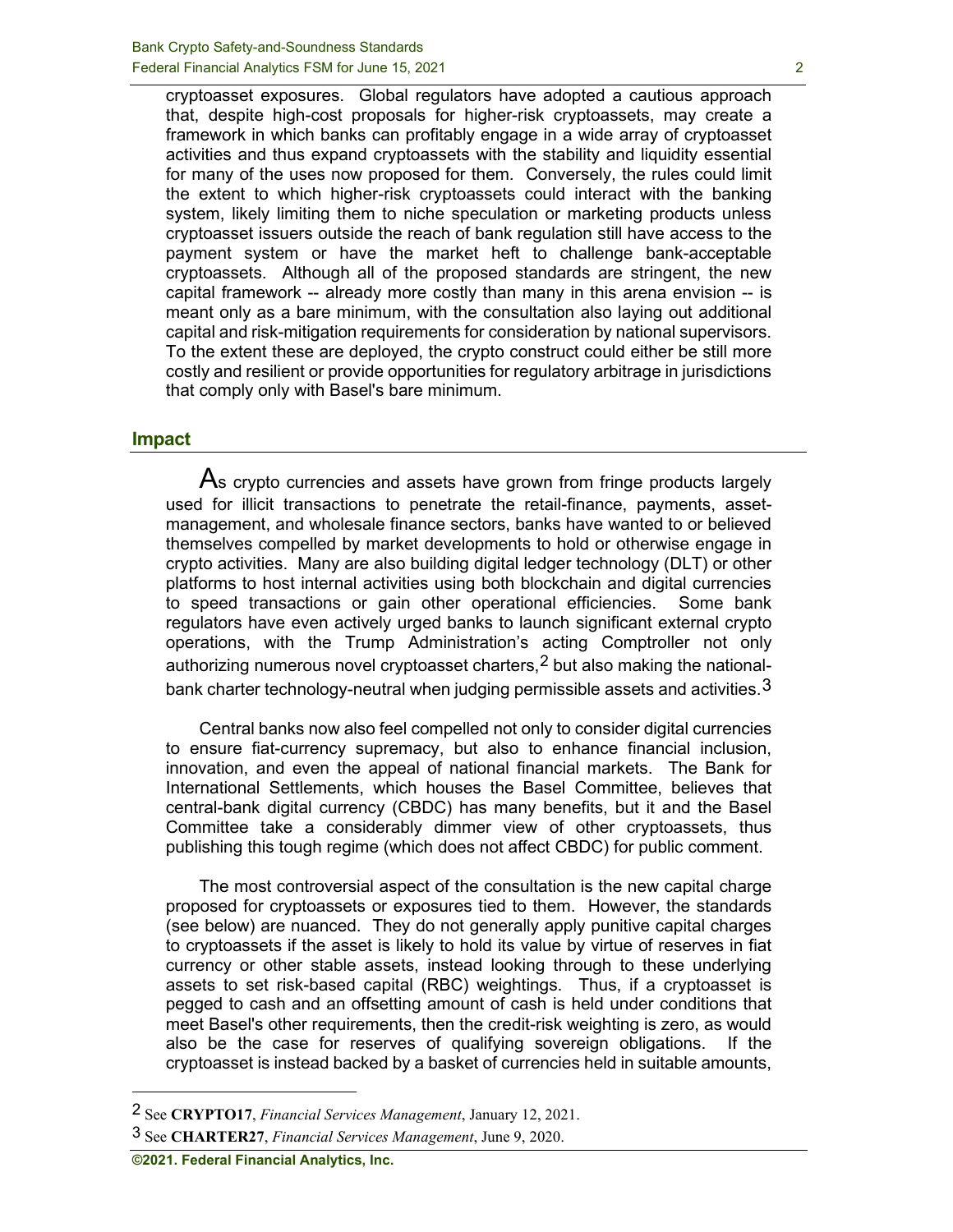then RBC would be based on the domicile jurisdiction's RBC requirements for relevant currencies, which is also generally a low weighting. Conversely, if the reserve asset is the stock of the issuing entity, then the weighting would be high, just as the RBC for the equity itself is at least 100 percent. Because market- and operational-risk capital charges also apply, no qualifying cryptoasset is likely to have a zero capital requirement in the final calculation, but all would be equivalent to underlying assets unless supervisors determined that add-ons are required. Were another approach followed, then significant incentives could arise for the conversion of assets with high RBC requirements into cryptoassets linked to the value of the assets without the cost of a like-kind capital charge.

Where the capital charge is costly is for cryptoassets that do not qualify for this like-kind treatment. Here, the credit RBC weighting is 1,250 percent – i.e., dollar-for-dollar capital for a bank holding only the minimum eight percent total of risk-based capital and more than the financial value of the asset for the majority of banks that hold considerably more RBC. The Basel III rules impose few standardized charges this high for non-cryptoassets, reserving it for example for first-loss securitization tranches. $4$  The impact in these cases has been very small bank holdings of these positions and a sharp reduction in the types of securitizations where a bank first-loss position is deemed essential by investors (e.g., private-label MBS). The Basel Committee clearly hopes that a similar result will befall higher-risk cryptoassets, but the very different nature of investors in this arena makes this uncertain.

However, even if cryptoassets were cost-effective under the capital rules, they still face hurdles under liquidity requirements. High-quality cryptoassets come under like-kind liquidity rules in a manner comparable to the capital standards described above. This may make them equivalent to traditional assets in this regard, but the combination of capital and liquidity rules, including that of the leverage ratio applied to offsetting high-quality liquid assets may nonetheless significantly and adversely affect cost calculations now common with regard to tokenized cryptoassets or certain stablecoins. The liquidity rules for higher-risk cryptoassets are draconian, adding to the high capital costs described above to make them essentially off-limits for virtually all banking organizations in any material way.

The Basel approach not only defines the cost of holding these assets and related risks, but by default also how the cryptoasset market may evolve to the extent that market participants prefer exposures within the regulatory perimeter. For example, it is possible that the FDIC would grant coverage to cryptoasset deposits if these are reserved in accordance with the Basel standards (see below) in cash. Similarly, the Fed might decide that an entity holding all the capital and liquidity demanded of it for eligible cryptoassets meets the prudential considerations in its proposal to consider opening the payment system to nondepository institutions.[5](#page-2-1)

<span id="page-2-1"></span>5 See **PAYMENT22**, *Financial Services Management*, May 10, 2021.

**Federal Financial Analytics, Inc. 2101 L Street, N.W., Suite 300, Washington, D.C. 20037 Phone: (202) 589-0880 E-mail: [info@fedfin.com](mailto:info@fedfin.com) Website: [www.fedfin.com](http://www.fedfin.com/)**

**© 2021 Federal Financial Analytics, Inc. All rights reserved.**

<span id="page-2-0"></span><sup>4</sup> See **CAPITAL201**, *Financial Services Management*, July 19, 2013.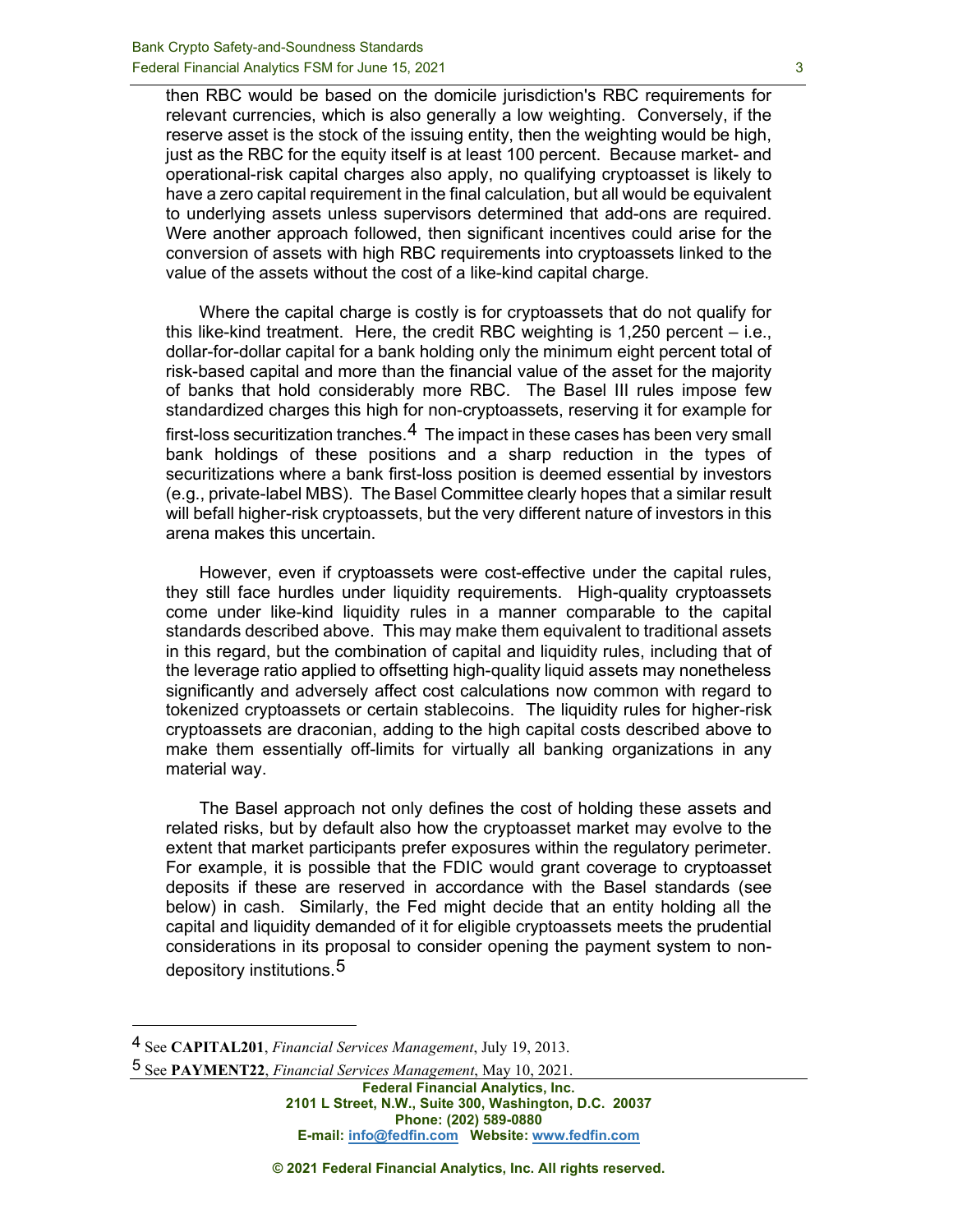However, even though the valuations and monitoring for these offsetting reserves are set strictly by Basel, it is unclear if reserves must also be sterile (i.e., not rehypothecated or otherwise put to use). To the extent that regulators follow only the Basel standards without adding a sterilization requirement, cryptoassets might be especially appealing to traditional banks if the return earned on the underlying cryptoasset exceeds that possible on a traditional deposit or bank reserve held at a central bank.

This cost-benefit assessment is further complicated by the qualitative requirements also proposed in this consultation. For example, Basel contemplates strict risk-mitigation standards including supervisory stress testing and/or scenario analysis. If these standards are incorporated in those governing like-kind assets, then cryptoassets carry no additional costs; if not, not. Further, the like-kind capital rule is only the minimum Basel thinks warranted under optimal circumstances. If national authorities "gold-plate" the Basel rules through add-on charges, a ban on the use of models, or other strictures, then the likekind cost comparison may favor traditional – not crypto – asset holdings unless – a big unless – the cryptoasset provides a higher return on even this greater amount of capital.

## **What's Next**

The consultation was released on June 10; comments are due by September 10. In addition to this consultation, the Basel Committee is monitoring digital-asset developments and measuring bank exposures.

## **Analysis**

As noted, this consultation focuses on private cryptoassets, not CBDC.

#### *A. Principles*

Those governing this framework are:

- same risk, same activity, same regulatory treatment;
- technology neutrality;
- simplicity, with greater complexity added as warranted by sector change; and
- establishment only of minimum standards which nations may exceed as desired. Jurisdictions that simply bar cryptoasset exposures would be in compliance with these standards.

## *B. Capital Requirements*

#### *1. Group 1*

Group 1a cryptoassets are cryptoassets that are equivalent to tokenized traditional assets – i.e., digital representations of a traditional asset where the value is set by cryptography, DLT, or a similar technology – not, however, by recorded ownership in a custody account.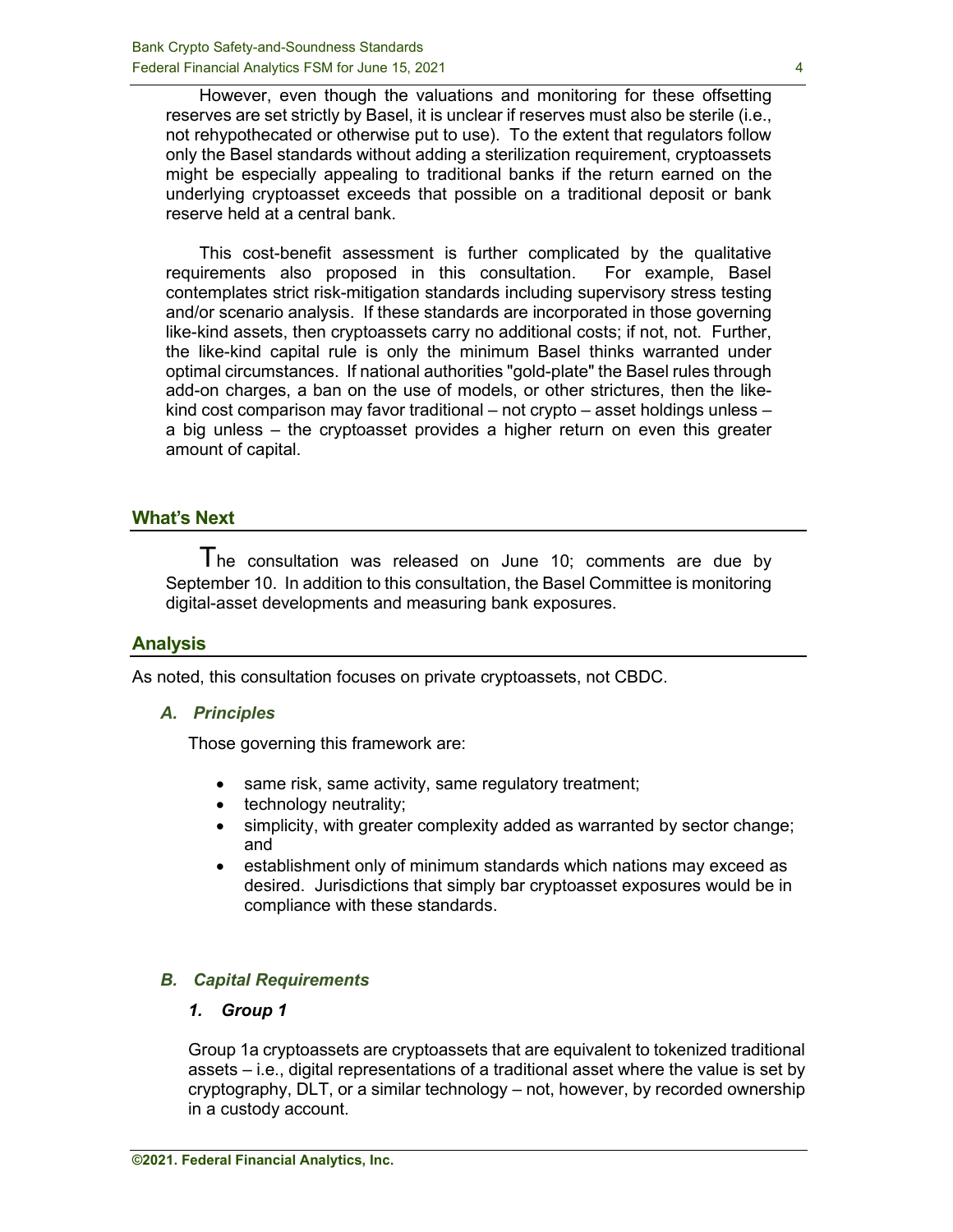Group 1b cryptoassets must have eligible stabilization mechanisms effective at all times determined via a qualifying daily monitoring protocol linking these assets to underlying traditional assets or a pool of traditional assets. The consultation provides for a very narrow threshold of valuation volatility that may rarely be breached and must always be restored. Banks must also have demonstrable riskmanagement capabilities and satisfy supervisors if a new cryptoasset lacks enough history to establish an objective valuation. Banks would also have to verify ownership of the assets underlying cryptoasset valuation and secure the assets if they are physical in nature, a requirement that could enforce sterilization requirements on certain assets (e.g., gold) depending on how national regulators determine security. Cryptoassets that rely on other cryptoassets or valuation protocols are not eligible Group 1b instruments.

Further, all of the rights relevant to Group 1 cryptoassets must be clearly defined, legally enforceable where the asset is issued and redeemed, ensure full transferability, settlement finality, and full redeemability (i.e., the ability to exchange the instrument for cash or other traditional assets at "all times"). Numerous documentation requirements are also specified.

In addition, the cryptoasset's function and the exchanges on which it is transmitted (including DLT) must demonstrably manage and mitigate credit, liquidity, market, operational, and other risks including those to data integrity and AML/CFT compliance. Entities that execute redemption, transfers, or settlement would also need to be regulated and supervised. As a result, crypto exchanges would need to come under rules satisfactory to bank regulators, not just national securities or commodities regulators where they have jurisdiction.

#### *2. Capital Requirements*

Group1 cryptoassets that are not deducted from capital (i.e., intangibles) would carry market and credit minimum RBC comparable to that for traditional assets, with the proposal detailing how to judge if a tokenized asset is indeed comparable to a traditional one. No tokenized asset that has to be redeemed to be comparable or where collateral rights are complex is considered like-kind.

Like-kind assets would also be subject to operational risk-based capital, possibly via an additional charge directly applicable to cryptoassets. Advanced-approach models may be used, but only with great caution.

The consultation outlines various approaches to any such operational RBC requirement. Credit and market RBC could also be increased in supervisors believe like-kind minimum requirements do not fully reflect cryptoasset risk. Stepin risk should also be considered and addressed via a capital charge if appropriate.[6](#page-4-0)

Numerous issues remain unresolved, as Basel readily recognizes (i.e., how a capital charge for custody risk would be approach). A set of illustrative examples

<span id="page-4-0"></span><sup>6</sup> See **RECOURSE5**, *Financial Services Management*, March 22, 2017.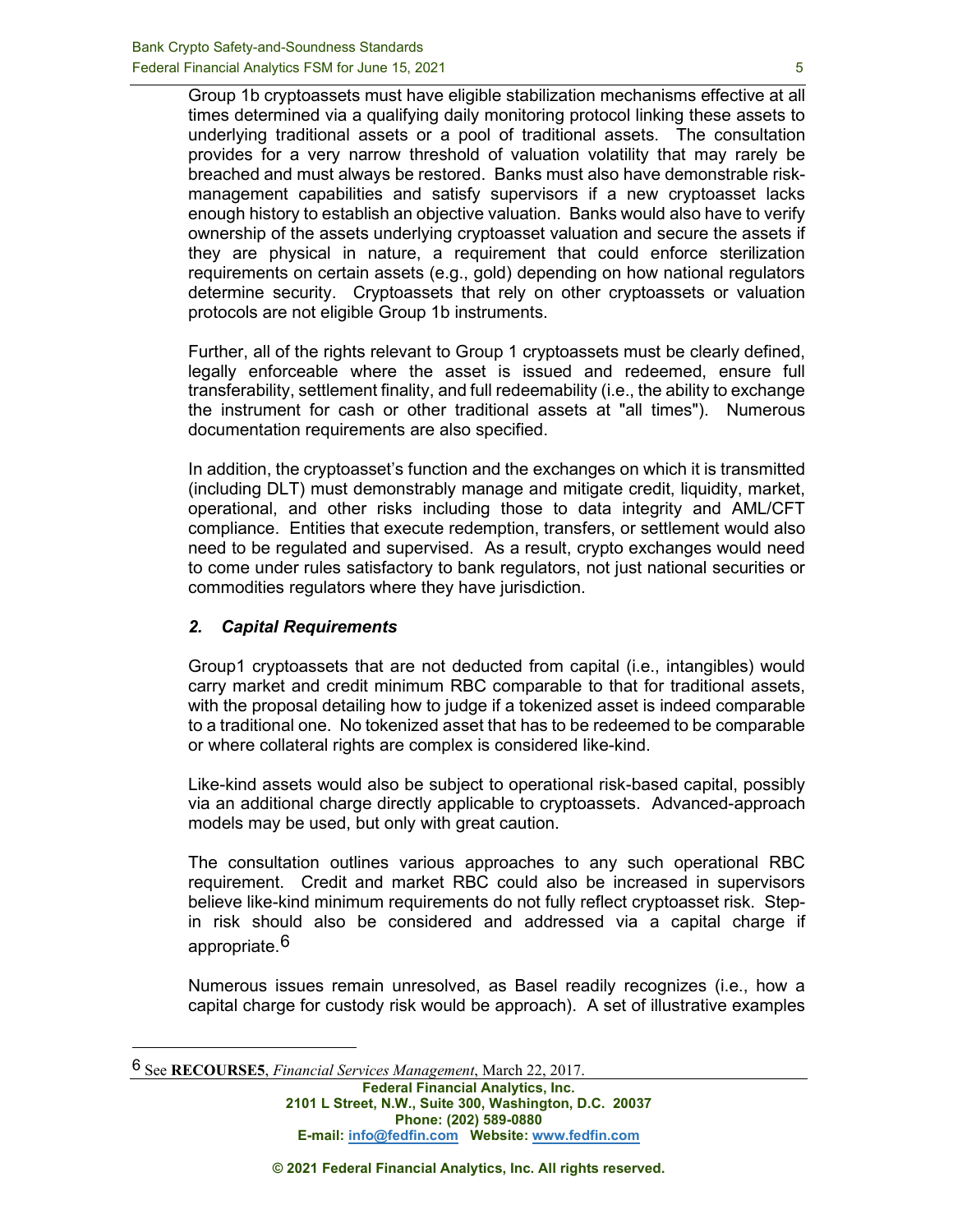of applicable capital charges is also provided.

## *3. Group 2 Cryptoassets*

Again, capital requirements apply only when assets are not otherwise deducted from capital. The standards apply to these assets and assets comprised of them (e.g., ETFs). As noted, there is a 1,250 percent risk weight applied to the absolute value of long and short positions, which may be decreased if the maximum loss on a derivatives position is less than the absolute value. There is no separate banking or trading book treatment, with RWAs reported on the credit book for simplicity's sake. Basel notes that this capital treatment still may not suffice, instructing supervisors to ensure that banks effectively demonstrate adequate capitalization for material exposures; supervisors should add a Pillar 1 surcharge if they are unpersuaded.

Group 2 cryptoassets are also not eligible collateral and thus may not be used to reduce risk weightings on other assets, although limited recognition is allowed in certain securities-financing transactions.

#### *4. Add-Ons*

Given what Basel considers the risks involved and the uncertainties of its requirements, it also tells supervisors to consider:

- prohibiting models-based approaches for all banks;
- requiring longer liquidity time horizons for models-based capital;
- requiring measurement of crypto basis risk for market-risk capital; and
- Scaling Pillar 1 requirements if cryptoasset features create additional risks of delayed payment or operational interruption.

## *C. Other Regulatory Requirements*

These include:

- Leverage Ratio: There is no special leverage requirement, with cryptoassets coming under applicable leverage ratios based on applicable accounting treatment valuations.
- Large Exposures: Cryptoasset standards here also follow those for other assets. Cryptoassets without an issuer (e.g., bitcoin) do not give rise to any large-exposure limits.
- Liquidity Ratios: Group 1 cryptoassets come under the LCR and NSFR like other assets. However, the extent to which some cryptoassets could be considered high-quality liquid assets under these rules will continue to be evaluated. Group 2 cryptoassets receive a zero percent inflow and a 100 percent outflow under the LCR – i.e., very tough treatment; similar factors apply under the NSFR.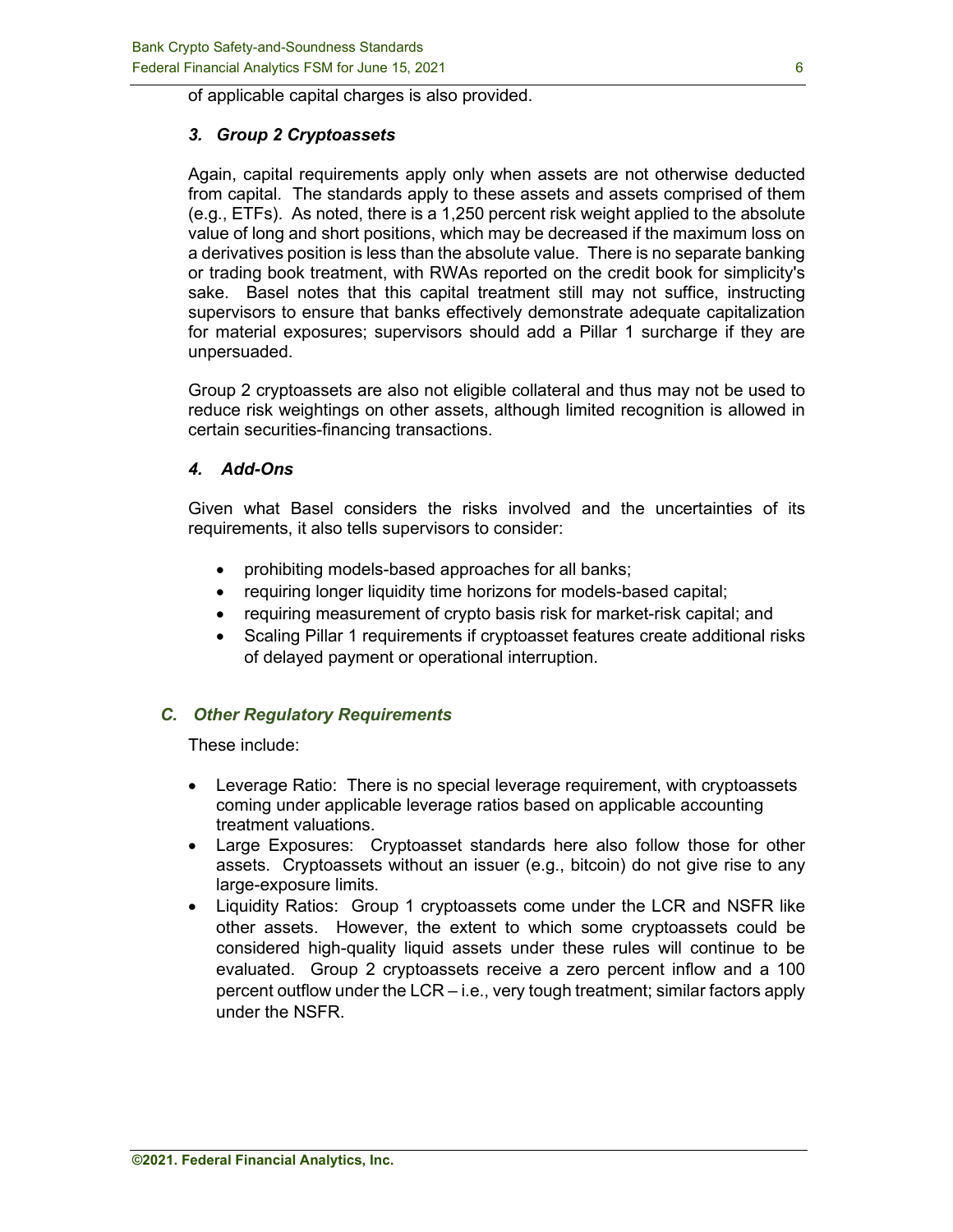#### *D. Supervisory Standards*

#### *1. Banks*

Banks would need not only to follow all the usual risk-management and governance standards, but also set out special cryptoasset policies and procedures. Risks of concern include those related to:

- operational and cyber exposures;
- governance, especially around codes, protocols, and other features;
- $\Pi$ :
- platforms (e.g., DLT) stability, program validations, service accessibility, nodeoperator trustworthiness and diversity;
- AML; and
- third-party risk management.

#### *2. Supervisors*

Supervisors are to:

- identify risks not captured by minimum capital requirements and consider addons or exposure limits;
- ensure risk remediation;
- engage in stress testing and scenario analysis; and
- require adequate provisioning.

#### *E. Disclosures*

These should follow general disclosure principles,  $7$  but also provide both the quantitative information above and the qualitative information necessary for thirdparty risk analysis. The consultation also lists qualitative-disclosure elements.

## *F. Request for Comment*

Views are sought on:

- the guiding principles noted above;
- the cryptoasset groups, conditions, and capital standards. Basel is also interested in the extent to which Group 1b conditions are practical, with comments also sought on whether the requirement for regulation/supervision of certain service providers is warranted or could be revised;
- the capital treatment of Group 2 cryptoassets, including with regard to if some forms of hedging might be recognized for trading-book capital;

<span id="page-6-0"></span><sup>7</sup> See **OPSRISK20**, *Financial Services Management*, January 8, 2018.